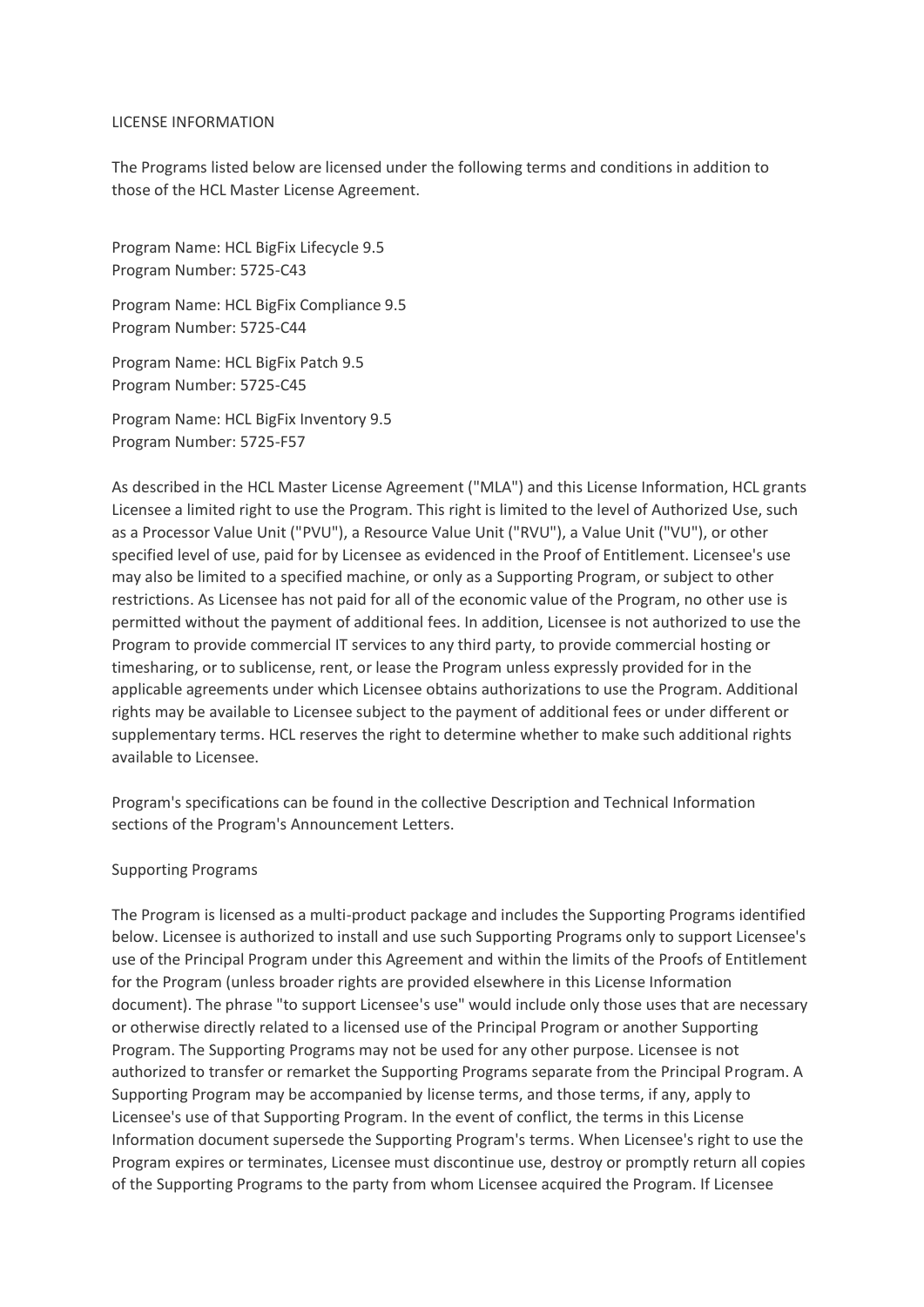downloaded the Supporting Programs, Licensee should contact the party from whom Licensee acquired the Program. If Licensee wishes to license the Supporting Programs for any use beyond the limits set forth above, please contact an HCL Sales Representative or the party from whom Licensee acquired the Program to obtain the appropriate license.

The following are Supporting Programs licensed with the Program: HCL BigFix Platform 9.5 IBM DB2 Workgroup Server Edition 10.5 IBM Security Access Manager Virtual Edition 9.0 IBM Security Access Manager Virtual Edition Federation Module 9.0

IBM WebSphere Application Server v8.5.5 (HCL BigFix Lifecycle Only)

# Prohibited Components

Notwithstanding any provision in the Agreement, Licensee is not authorized to use any of the following components or functions of the Program: Web Application Firewall (of IBM Security Access Manager Virtual Edition) Front End Load Balancer (of IBM Security Access Manager Virtual Edition) Distributed Session Cache (of IBM Security Access Manager Virtual Edition)

# Components Used for Establishing Required Entitlements

When determining the number of entitlements required for Licensee's installation or use of the Program, the installation or use of only the following Program components are taken into consideration. In other words, Licensee may install and use Program components other than those listed below, under the license terms, but only the listed components are used to determine the number of entitlements required for the Program.

HCL BigFix Platform Agent HCL BigFix Patch RVU

### Privacy

Licensee acknowledges and agrees that HCL may use cookie and tracking technologies to collect personal information in gathering product usage statistics and information designed to help improve user experience and/or to tailor interactions with users in accordance with the HCL online Privacy Statement.

### Program Keys

For Programs which require keys to operate, Licensee may not have more keys to the Program in Licensee's Enterprise than Licensee has entitlements.

### Export and Import Restrictions

This Program may contain cryptography. Transfer to, or use by, users of the Program may be prohibited or subject to export or import laws, regulations or policies, including those of the United States Export Administration Regulations. Licensee assumes all responsibility for complying with all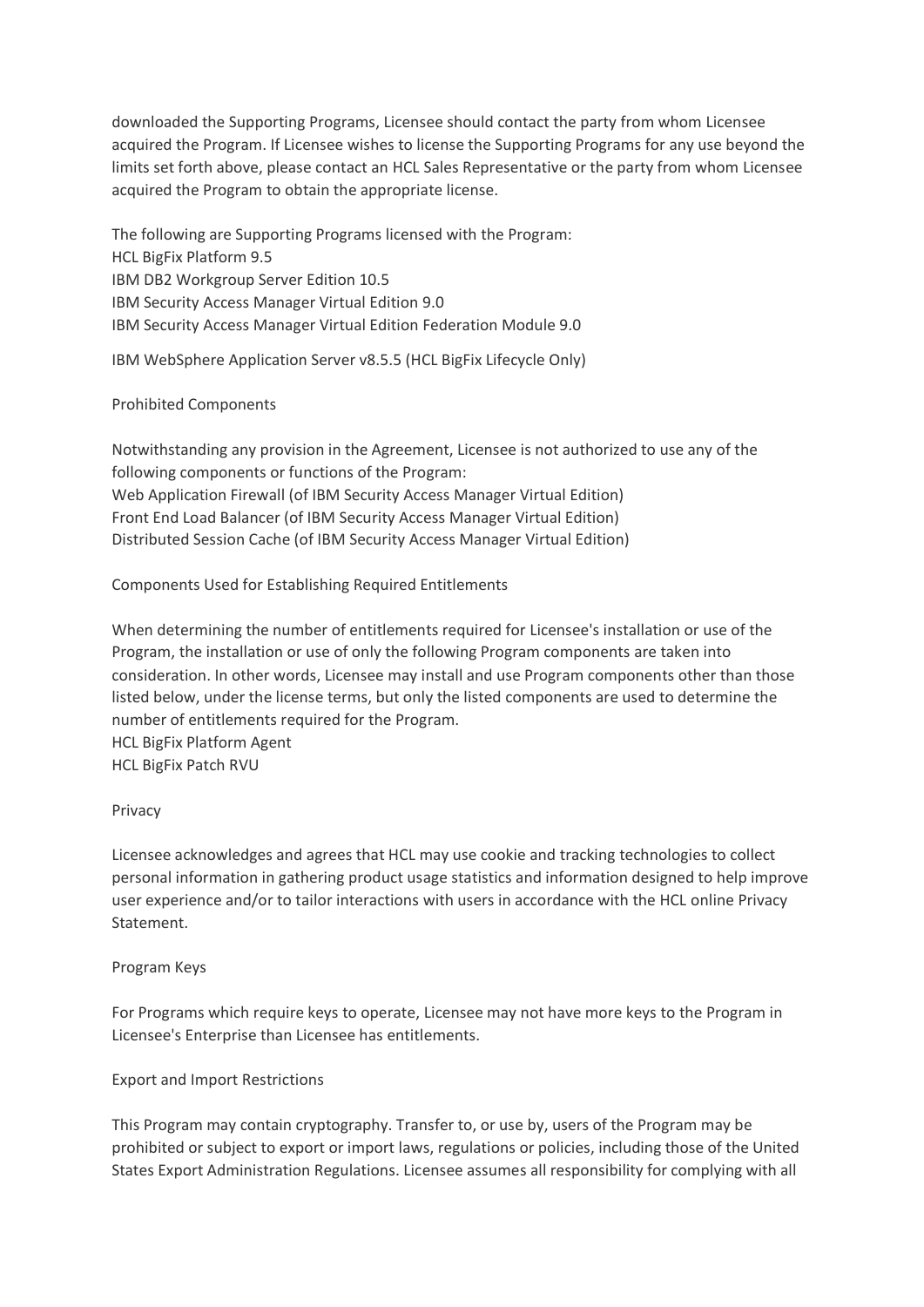applicable laws, regulations, and policies regarding the export, import, or use of this Program, including but not limited to, U.S. restrictions on exports or reexports.

# Client Device

Client Device is a unit of measure by which the Program can be licensed. A Client Device is a single user computing device or special purpose sensor or telemetry device that requests the execution of or receives for execution a set of commands, procedures, or applications from or provides data to another computer system that is typically referred to as a server or is otherwise managed by the server. Multiple Client Devices may share access to a common server. A Client Device may have some processing capability or be programmable to allow a user to do work. Examples include, but are not limited to actuators, appliances, automated teller machines, automatic meter readers, cash registers, disk drives, desktop computers, kiosks, notebook computers, personal digital assistant, point-of-sale terminals, sensors, smart meters, tape drives, and technical workstations. Licensee must obtain entitlements for every Client Device which runs, provides data to, uses services provided by, or otherwise accesses the Program and for every other computer or server on which the Program is installed.

# Managed Virtual Server

Managed Virtual Server is a unit of measure by which the Program can be licensed. A server is a physical computer that is comprised of processing units, memory, and input/output capabilities and that executes requested procedures, commands, or applications for one or more users or client devices. Where racks, blade enclosures, or other similar equipment is being employed, each separable physical device (for example, a blade or a rack-mounted device) that has the required components is considered itself a separate server. A virtual server is either a virtual computer created by partitioning the resources available to a physical server or an unpartitioned physical server. Licensee must obtain Managed Virtual Server entitlements for each virtual server managed by the Program.

### Resource Value Unit (RVU)

Resource Value Unit (RVU) is a unit of measure by which the Program can be licensed. RVU Proofs of Entitlement are based on the number of units of a specific resource used or managed by the Program. Licensee must obtain sufficient entitlements for the number of RVUs required for Licensee's environment for the specific resources as specified in the table below. RVU entitlements are specific to the Program and the type of resource and may not be exchanged, interchanged, or aggregated with RVU entitlements of another program or resource.

Instead of the entitlements required for the Resources used by the Program directly, Licensee must obtain entitlements for this Program sufficient to cover the Resources managed by the Program.

### General Charge Terms

The Resources for the purpose of the RVU calculation are Activated Processor Cores managed by the Program. An Activated Processor Core is a processor core that is available for use in a physical or virtual server, regardless of whether the capacity of the processor core can be or is limited through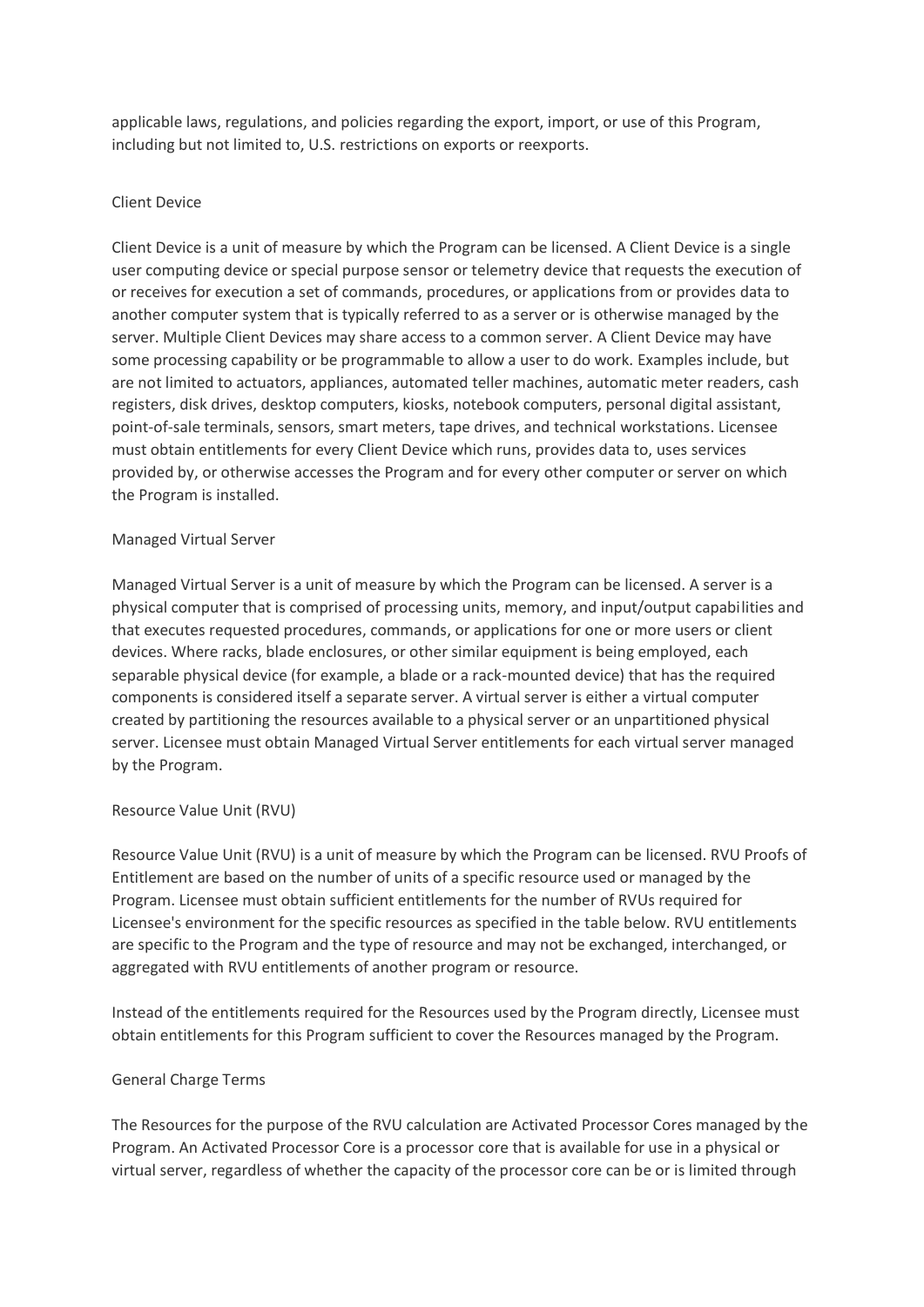virtualization technologies, operating system commands, BIOS settings, or similar restrictions. Licensee can deploy the Program using either Full Capacity licensing or Virtualization Capacity (Sub-Capacity) licensing according to the Passport Advantage Sub-Capacity Licensing Terms (see webpage below). If using Full Capacity licensing, each Activated Processor Core in the physical hardware environment managed by the Program must be counted, except for those servers from which the Program permanently no longer manages. If using Virtualization Capacity licensing, the Virtualization Capacity License Counting Rules at https://www.hcltech.com/products-andplatforms/support/Counting\_Software\_licenses\_using\_specific\_virtualization\_technologies.html defines how many Activated Processor Cores must be counted.

# From 1 to 2,500 Resources, 1.0 RVU per Resource

From 2,501 to 10,000 Resources, 2,500 RVUs plus 0.8 RVUs per Resource above 2,500 From 10,001 to 50,000 Resources, 8,500 RVUs plus 0.6 RVUs per Resource above 10,000 From 50,001 to 150,000 Resources, 32,500 RVUs plus 0.4 RVUs per Resource above 50,000 For more than 150,000 Resources, 72,500 RVUs plus 0.2 RVUs per Resource above 150,000

### Program-unique Terms

The following are some additional terms that apply to the Program.

# 1. Definitions.

"Content" means the specific policy information, analyses, tools, dashboards and reports applicable to the particular Program features and capabilities that are licensed by Licensee.

"Content Site" means a site from which HCL delivers Content.

"Editable Content" means Content that HCL allows Licensee to copy and edit via the Program's user interface, API's or otherwise.

2. Access to Content Site; Editable Content. Subject to all of the terms and conditions of the Agreement, only for so long as Licensee is entitled to: (a) use the applicable Program features and capabilities and (b) to receive the associated Software Subscription and Support, HCL grants Licensee a non-exclusive, non-sublicensable, non-transferable right to: (i) access the Content Site relevant to such features and capabilities in accordance with the procedures and policies set forth in the applicable documentation, (ii) copy and modify Editable Content, and (iii) use the copied and modified Content applicable to such Program features and capabilities up to Licensee's Authorized Use, in all cases solely for Licensee's internal business purposes and solely in accordance with the relevant documentation. Licensee is solely responsible for any modifications that Licensee makes to the Content and assumes all risks and responsibility therefore. HCL and its suppliers have and will retain all rights, title and interest in and to the Content (including, without limitation, all patent, copyright, trademark, trade secret and other intellectual property rights) and all copies, modifications and derivative works thereof.

3. Transmission of Information by the Program. Licensee understands and acknowledges that the Program contains a feature that sends information about the technical operation of the Program on Licensee's computer systems to HCL. Such information will include the serial number of the Program